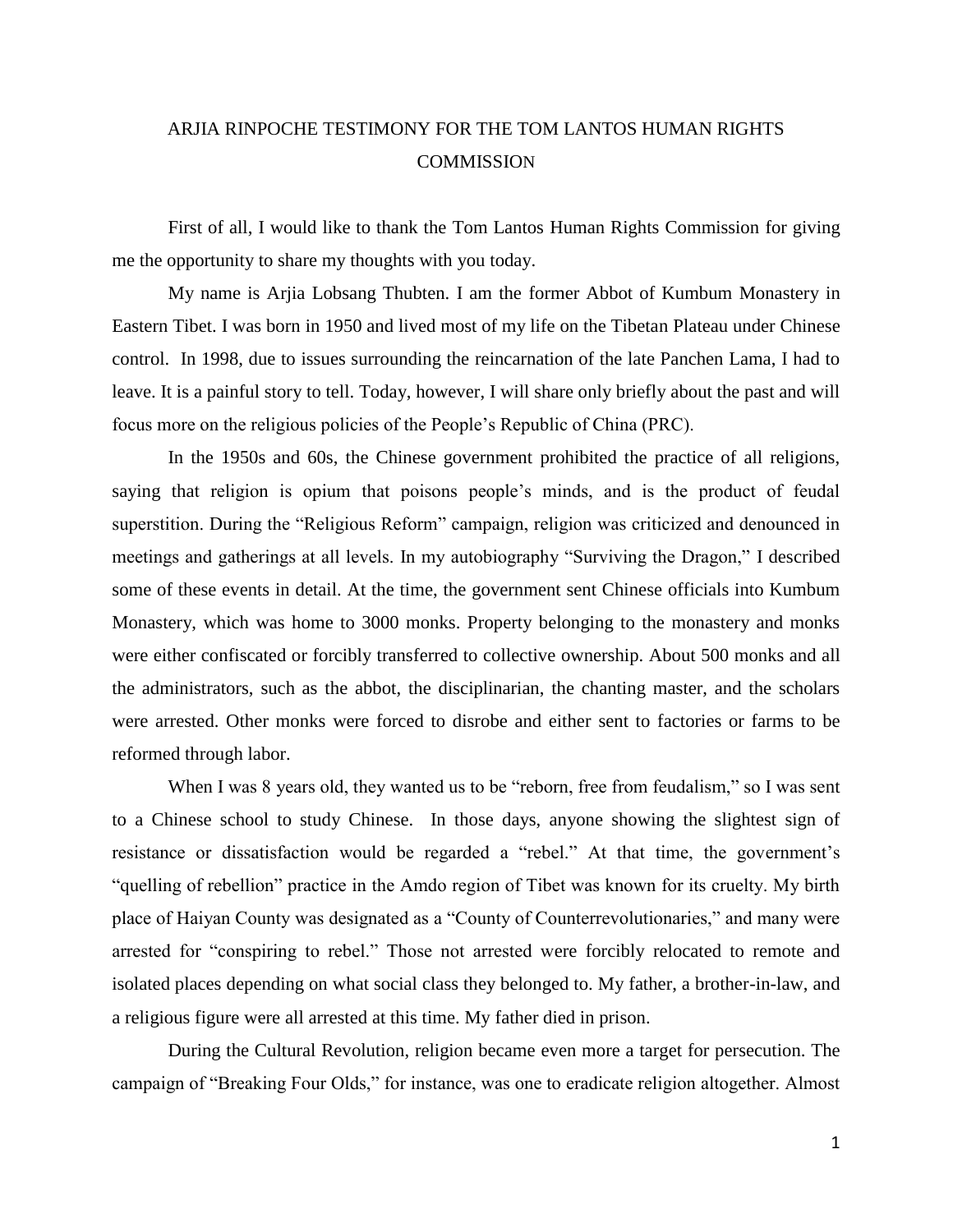all of Tibet's monasteries were destroyed during this campaign. A very few ruined monasteries were kept only as a negative example to educate the masses on denouncing religion and feudalism.

When the Cultural Revolution ended the dictatorship went away too. At that time the Chinese Communist Party (CCP) leadership split into two factions: the liberal reformers and the conservatives. Meanwhile, Chinese economy developed further toward a market based system. Many people started placing high hopes for change in China, but not the conservatives. Calls for democracy and freedom were frequent; protests and demonstrations of different sizes were taking place all over the country.

In Tibet, demands for religious freedom and the return of His Holiness the Dalai Lama became stronger day by day. Between September 1987 and March 1989, for example, there was a series of protests in Tibet. As a result, the conservatives in the Chinese government declared martial law in Tibet, carried out a violent crackdown and characterized the events as "a serious riot in Lhasa."

In 1989, the student uprising in Tiananmen Square, a.k.a. "June 4 Massacre" led to the end of the internal struggle between the two factions of the CCP, with the conservatives winning. The leaders of the reformists either stepped down or were put under house arrest. In the 1990's, at the 14 National Congress of CCP, Deng Xiaoping introduced a new policy to replace dictatorship called "Reform and Opening." In this new system, leaders are appointed by the previous leadership and had limited terms.

In contrast to the improved economic situation, China's religious policies became increasingly tighter and tighter. For example, on the issue of the  $10<sup>th</sup>$  Panchen Lama's reincarnation, the Chinese government insisted on using the so called "Gold Urn" method which had been long criticized as "feudal" and "backward." In my memoir, I recorded some of the previously unknown details of the procedure, and showed that it was but an excuse by the Chinese authorities to instill their own version of the Panchen Lama. Meanwhile, the authorities made hints to appoint me as the tutor to their selection of the " $11$  Panchen Lama," perhaps because my uncle, Gyayak Rinpoche, was a tutor to the previous Panchen Lama. However, I chose not to betray my faith. I refused to cooperate with the Chinese Communist regime, and escaped from China. Eventually, I was granted political asylum in the United States.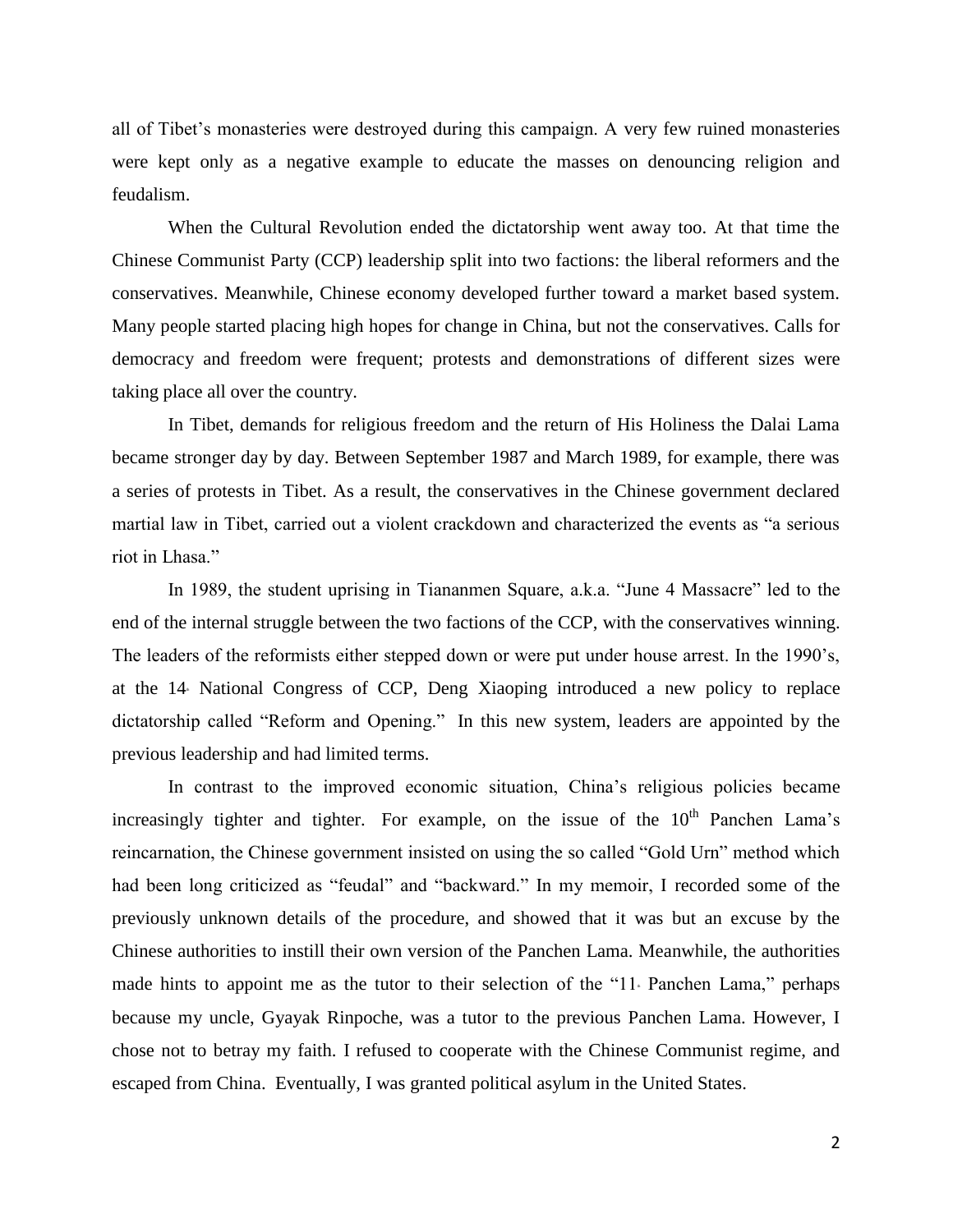Since 2000, the calls for religious freedom and protection of cultural heritage in Tibet are continuing. During the Olympics in 2008, Tibetans' voices demanding change were the loudest. The Chinese authorities, as always, dealt with heavy hands which in turn led Tibetans in all three regions to resist the crackdown. More than one hundred people even set themselves ablaze to demand Tibetan freedom and to "let the Dalai Lama return." The Chinese government, however, labeled everything as a plot on the part of the so called "separatist clique," and blamed His Holiness the Dalai Lama.

During this period, Chinese government policies became more and more restrictive. For example, in 2007, China's State Administration for Religious Affairs (SARA) issued its Order No. 5, called "Measures on Management of Reincarnation," which limited the selection of reincarnated lamas, otherwise known as tulkus. This order aimed to prohibit the "treasonous" and "separatist" tulkus from being selected, and introduced a "Certificate of Reincarnation." The certificate imposed control over spiritual leaders, throughout the whole Tibetan nation, and even planned to interfere in the selection of the next reincarnation of the Dalai Lama. Although the Chinese authorities have always insisted on the separation of policy and religion (church and state), in reality Chinese religious policy is far from separation of the two. Policies force religion to have no choice but to give in to political power and to fully give up its own freedom.

In 2010, SARA issued its Order No. 8 known as the "Measures for the Administration of Buddhist Monasteries" to push for further control over monasteries' religious affairs and finances. For example, the Chinese government requires all monasteries to be registered. Starting new monasteries will not be allowed or approved. Old monasteries that were destroyed during political campaigns such as the "Great Leap Forward" and the Cultural Revolution, might be restored and reopened, but a strict approval process will be imposed. Even if approval is granted, there will be a limit on the number of monks and nuns and rigid control over all religious activities. Monks in monasteries will also be required to study policies on current affairs and patriotic materials. This, in essence, broke down the Tibetan tradition of administering monasteries through ethical discipline, and changed the fundamental nature of Tibetan religious institutions.

In recent years, practitioners in remote areas opened new Centers for Buddhist study. They avoided using the name "monastery," and instead called themselves "camp institutes."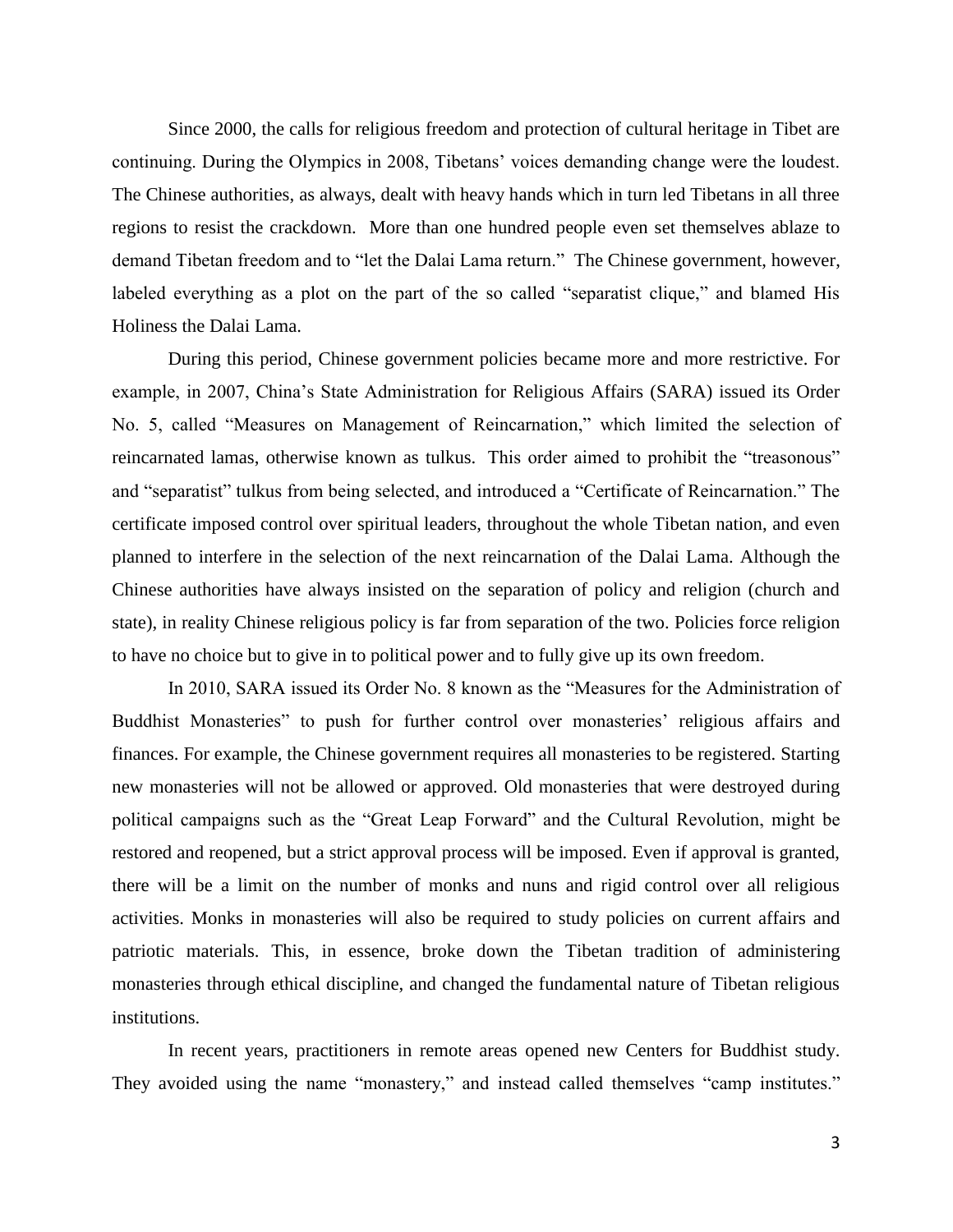Because of this new name and style, they didn't draw attention from the government. Some of these institutes became increasingly influential and attracted more and more people from inside and outside China, who came there to study. Larung Gar Buddhist Academy was one such institution that avoided government scrutiny for a long time. Recently, the Chinese government noticed the growth of these centers in remote Tibetan areas and took control. They drastically limited the number of monks and followers, demolished the housing complexes and forced the monks to leave.

On the other hand, the government wants to present a different image to the outside world. They organize religious figures from these institutes and send them abroad on lecture tours to help create a false image of "religious freedom." At home, the khenpos and masters are afraid to speak against the government. All they can do is beg the monks to practice patience and endure the oppression and humiliation. In short, the Chinese government, while it propagates "religious freedom" abroad, at home it practices strict control over all religious affairs, and is a typical example of "strict inside and loose outside" policy.

In fact, despite appearances, government control is still very strict. For visitors and tourists, especially foreigners, these details are not easily noticed. Instead, it appears that monasteries are opening normally, and religious activities are still going on. However, police stations are located within the monastery; Chinese officials and party cadres are sent to embed in monasteries; the phones are bugged and cameras are installed to monitor all activities of the monks and nuns. Of course, restrictions vary from place to place, but the Tibetan Autonomous Region (TAR) is the most severely restricted. In the TAR, large numbers of monks are forced out of monasteries, religious events cannot be conducted normally, and pictures of the Dalai Lama cannot be displayed. Instead, the images of Chinese leaders are placed high up and the Communist Chinese flag is raised higher than the prayer flags. All in all, the situation is only worsening day by day.

Looking back at the decades, it is easy to see that policies on ethnic and religious affairs, the environmental issue on the plateau and the pollution of water resources are only worsening. Facts prove that past policies are not functioning properly.

When Xi Jinping was appointed leader of China, he instilled hope in the people. His pledge of honesty fostered trust. His reorganization plans and anti-corruption policies held great